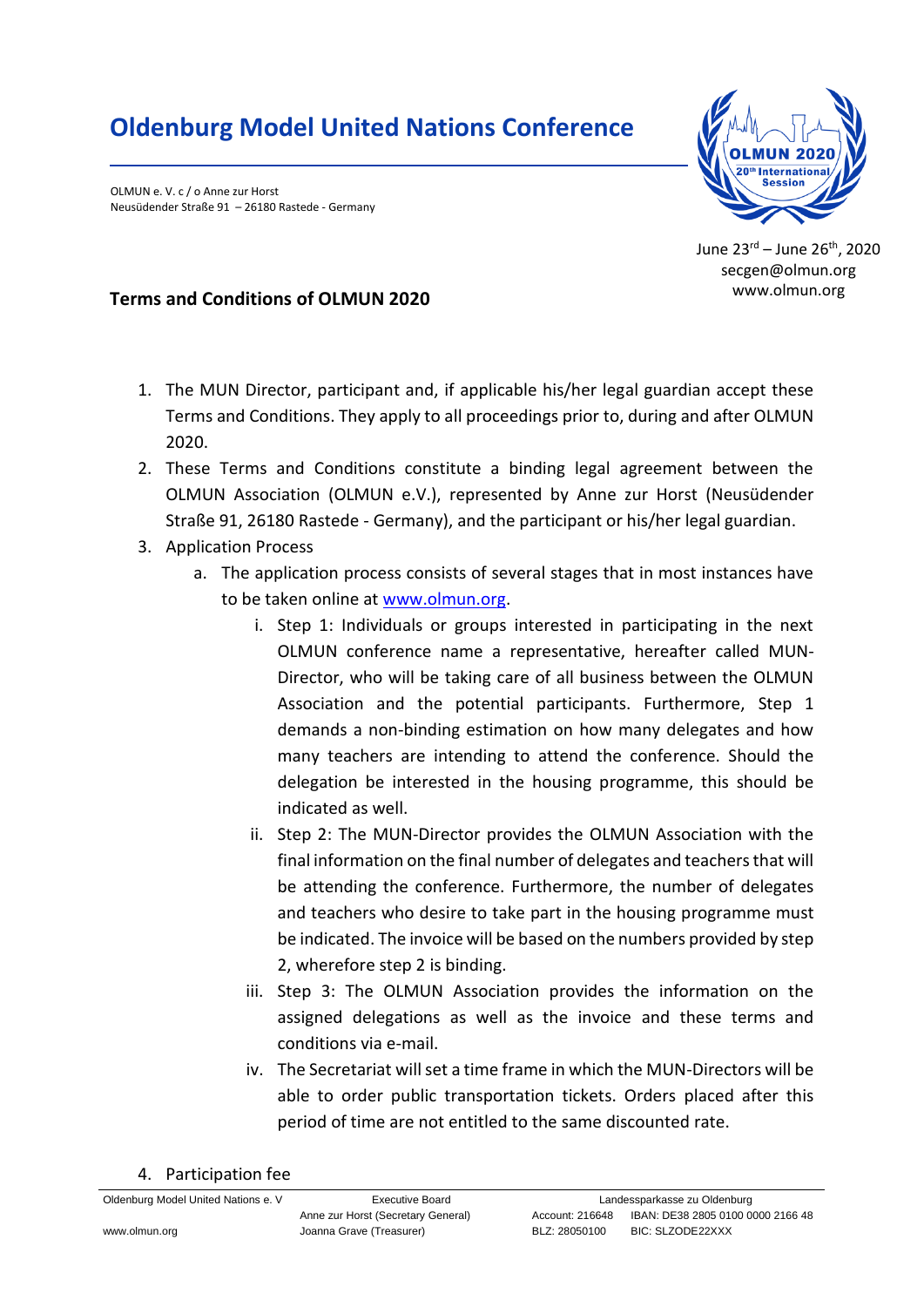

- a. Amount
	- i. The fee is 35 Euro for each delegate and teacher, based on the number of delegates and teachers indicated on Form II.
- b. Discounts
	- i. Teacherdiscount
		- 1. One teacher per group is free of charge.
	- ii. Staff discount
		- 1. Staffs are students who support the Orga Team. They are free of any charge.
	- iii. Need-based discount
		- 1. The OLMUN Association may decide to grant discounts from the participation fee upon request by the MUN-Director.
- c. Invoice
	- i. The invoice will be emailed and must be paid in full without any unauthorized reductions. Only groups that have paid the full amount before the beginning of the OLMUN conference will be permitted to attend the conference.
- 5. Refunds
	- a. There will not be any refunds for cancellations of individual delegates or teachers.
	- b. Delegations cancelling their participation until six weeks prior to the first day of the conference will receive a 50% refund on the participation fee.
	- c. Full refunds on the participation fee will be granted only if the OLMUN Association cannot offer housing to those who have applied for the housing programme, if this failure results in the group's inability to attend the conference.
	- d. There will not be any refunds on public transportation tickets.
	- e. The OLMUN Association will not refund any expenses for groups or individuals who have applied for the OLMUN conference but face difficulties including but not limited to:
		- i. Visa related issues.
		- ii. Expulsion from the conference due to failure to follow instructions by the OLMUN Association's representatives or host families.
- 6. Housing programme
	- a. Legible applicants
		- i. Only groups from foreign countries or international / foreign schools may apply for the housing programme. All individuals staying in host families should be at least 15 years old. Exceptions may be granted upon request.
		- ii. The OLMUN Association may decide to grant requests for participation in the housing programme from other groups.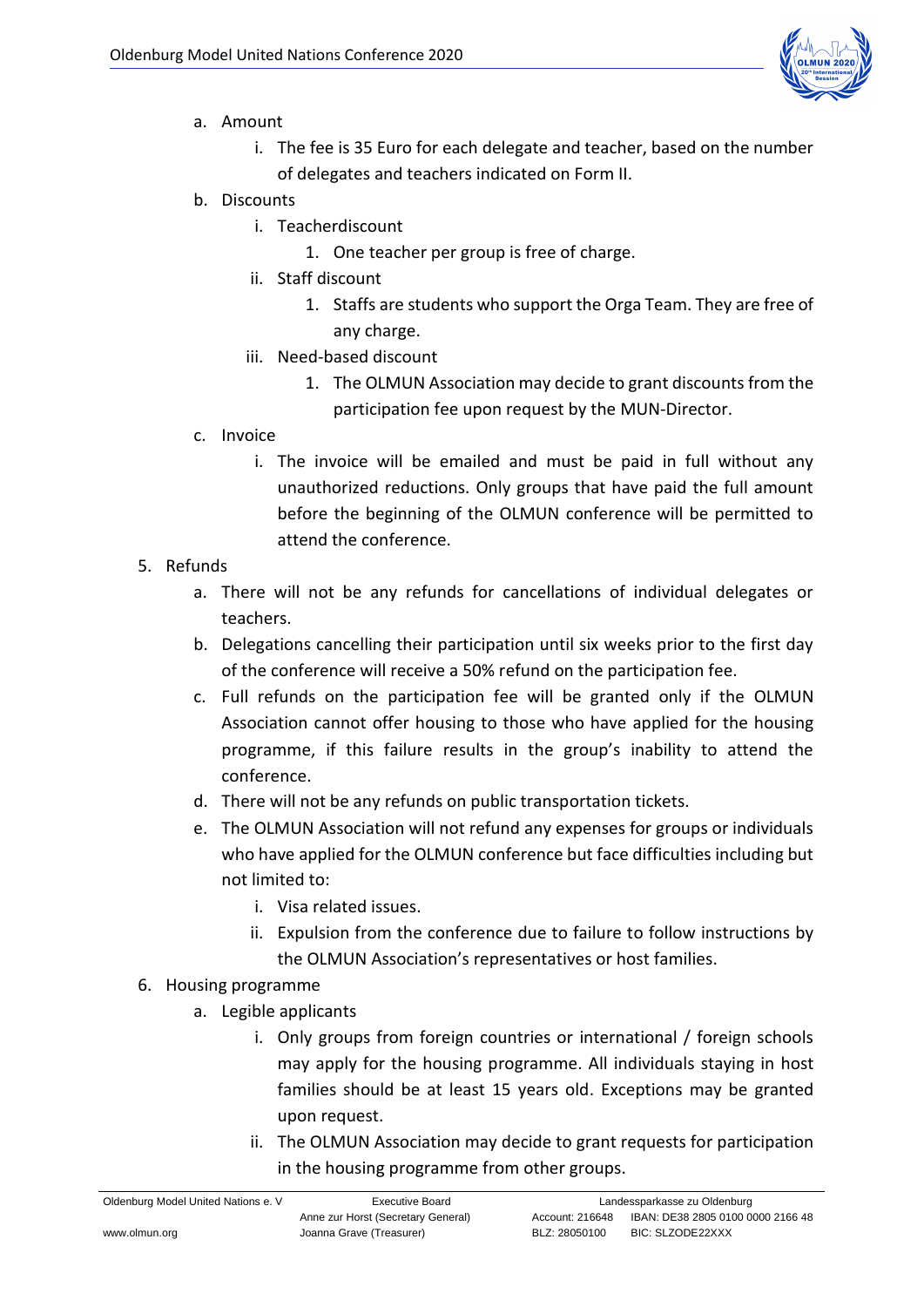

- b. Cancellation
	- i. The OLMUN Association may cancel the housing programme at any time due to a lack of host families.
- c. Staying in host families
	- i. Individuals staying with host families will receive breakfast, and, if they are at home at a reasonable point of time, dinner, as well as a proper place to sleep.
	- ii. Individuals staying in host families must follow rules set by their respective host families and legal requirements (especially with regard to smoking and drinking) at all times. Failure to do so may result in the removal from the host family.
		- 1. In such a case, the person may be sent home at the expense of the individual's legal guardians. Such measures would be coordinated with the individual's MUN-Director.
	- iii. Neither the OLMUN Association nor the host families assume any responsibility for participants staying with host families.
- d. Fees
	- i. There is no fee for staying in the housing programme.
- e. Public transportation tickets
	- i. Individuals staying with host families must order public transportation tickets.
- 7. Public transportation tickets
	- a. Public transportation tickets are provided at a discounted rate.
	- b. Public transportation tickets are valid for the days of the conference only.
	- c. Individuals holding public transportation tickets are responsible for following regulations made by the public transportation providers, such as but not limited to additional charges for express trains or night busses.
- 8. Privacy policy
	- a. By applying to the OLMUN conference, MUN-Directors and delegates, or their legal guardians, agree that their personal data will be used for the purposes of the OLMUN conference they have applied for, as well as for the invitations for the following conferences.
	- b. Personal data may be processed by designated members of the OLMUN Association's team.
	- c. Names, e-mail addresses and delegations represented may be published for the purpose of preparatory activities to all committee members, unless individuals object.
	- d. MUN-Directors' names, email addresses, schools and countries of residence may be published in a list of contact among the MUN-Directors taking part in the conference.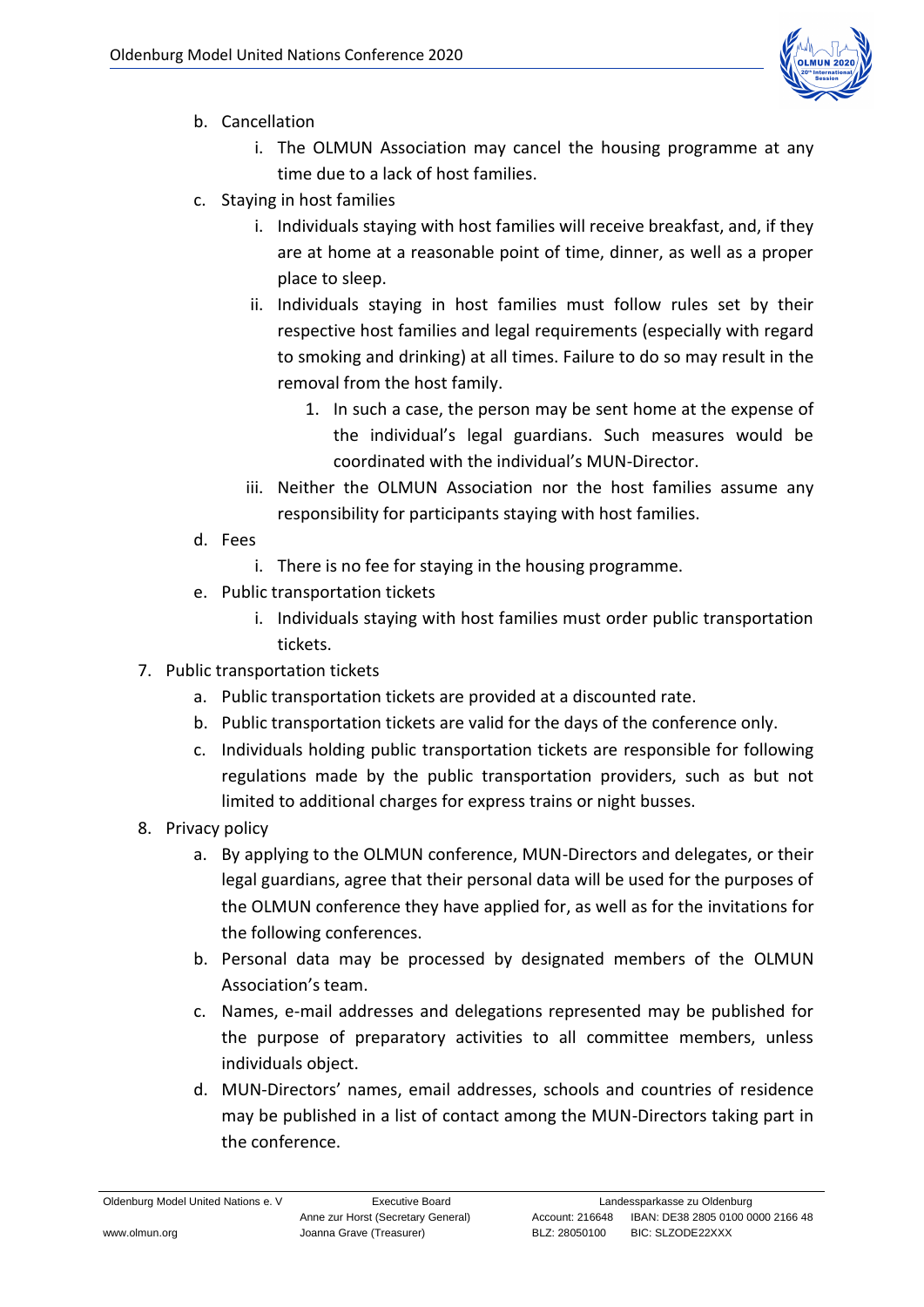

- e. The OLMUN Association will not forward any personal data to non-participants, except the names and countries of origin / nationalities of participants.
- f. All personal data will be deleted one year after the OLMUN conference.
- g. Individuals may contact the OLMUN Association at any time in order to have their personal data deleted. However, personal data will be kept until all rightful financial claims of the OLMUN Association have been satisfied.
- h. All MUN-Directors and participants agree that the OLMUN Association, journalists and other accredited individuals or companies may take pictures and conduct audio and video recordings at OLMUN and any of OLMUN related activities, and that these recordings may be used for OLMUN related purposes, such as but not limited to public relations activities. Additionally, any written documents created during the process of preparation or actual conference participation for the purpose of the conference may be used by the OLMUN Association for the same purposes.
- 9. Additional responsibilities
	- a. The MUN-Director must provide each individual of the group, or its legal guardians, with a copy of these Terms & Conditions, Privacy Policy and obtain a signature from each individual or its legal guardian, indicating their acceptance of these Terms & Conditions. The signed copies must reach the OLMUN Association at least fourteen days prior to the conference by mail or fax.
	- b. All participants must follow these rules and instructions given by the OLMUN Association's representatives at all times. Failure to do so may result in expulsion from the conference and all conference-related activities.
	- c. All participants must ensure that they are covered by proper insurances at the time of any OLMUN activities.
- 10. All participants, or their legal guardians, accept that the OLMUN Association does not assume any liability for minor participants.
- 11. All participants are allowed to take part in OLMUN social activities even if they take place after midnight.
- 12. The OLMUN Association is not responsible for ensuring that participants return to their accommodation sites after any OLMUN activities.
- 13. The language of OLMUN is English. All legal disputes will be conducted under German law and through the courts of the City of Oldenburg or its superior German courts.